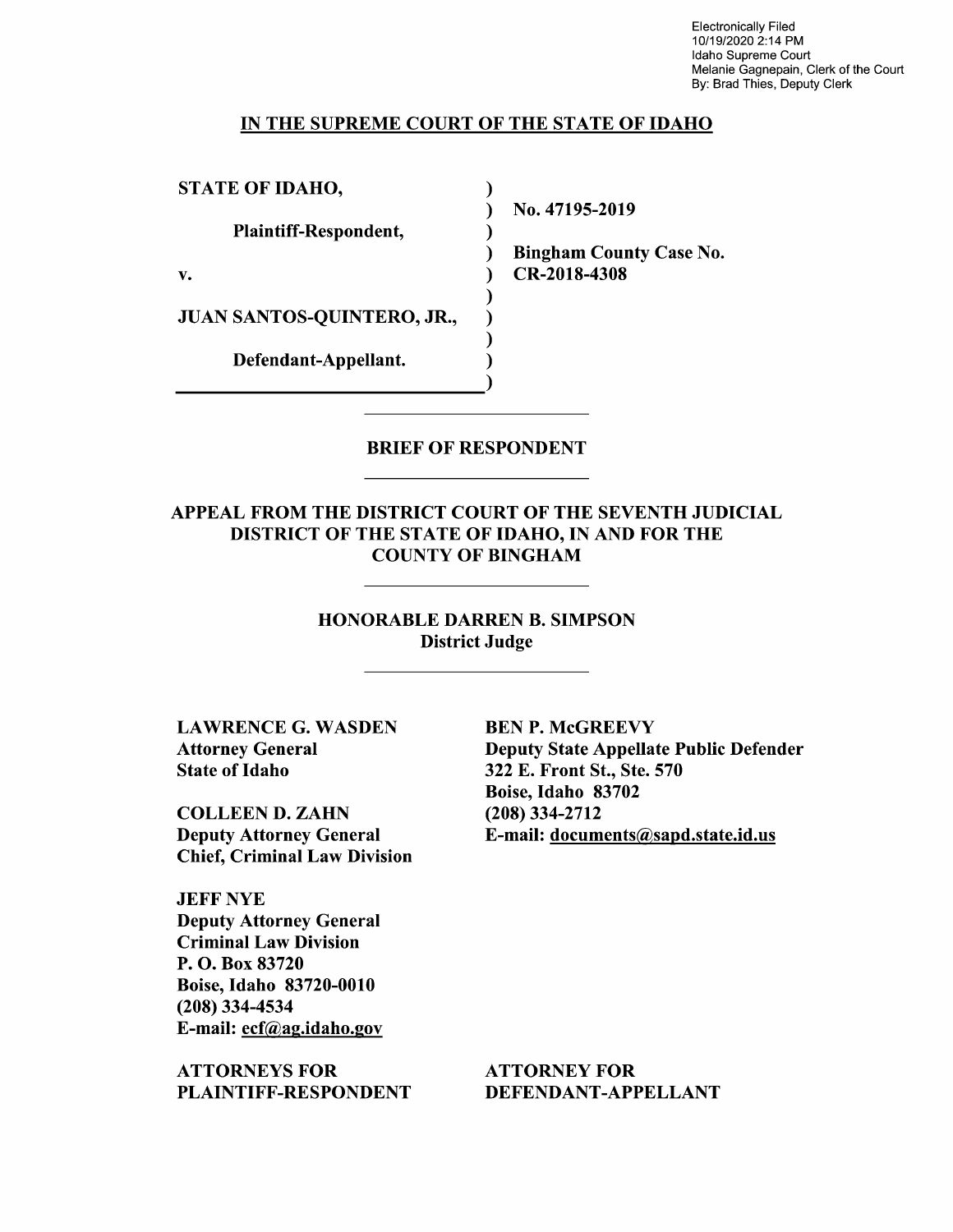# **TABLE OF CONTENTS**

|           | The District Court Did Not Abuse Its Discretion By Admitting |  |
|-----------|--------------------------------------------------------------|--|
| A.        |                                                              |  |
| <b>B.</b> |                                                              |  |
| $C$ .     | The District Court Properly Applied The Statement Against    |  |
|           |                                                              |  |
|           |                                                              |  |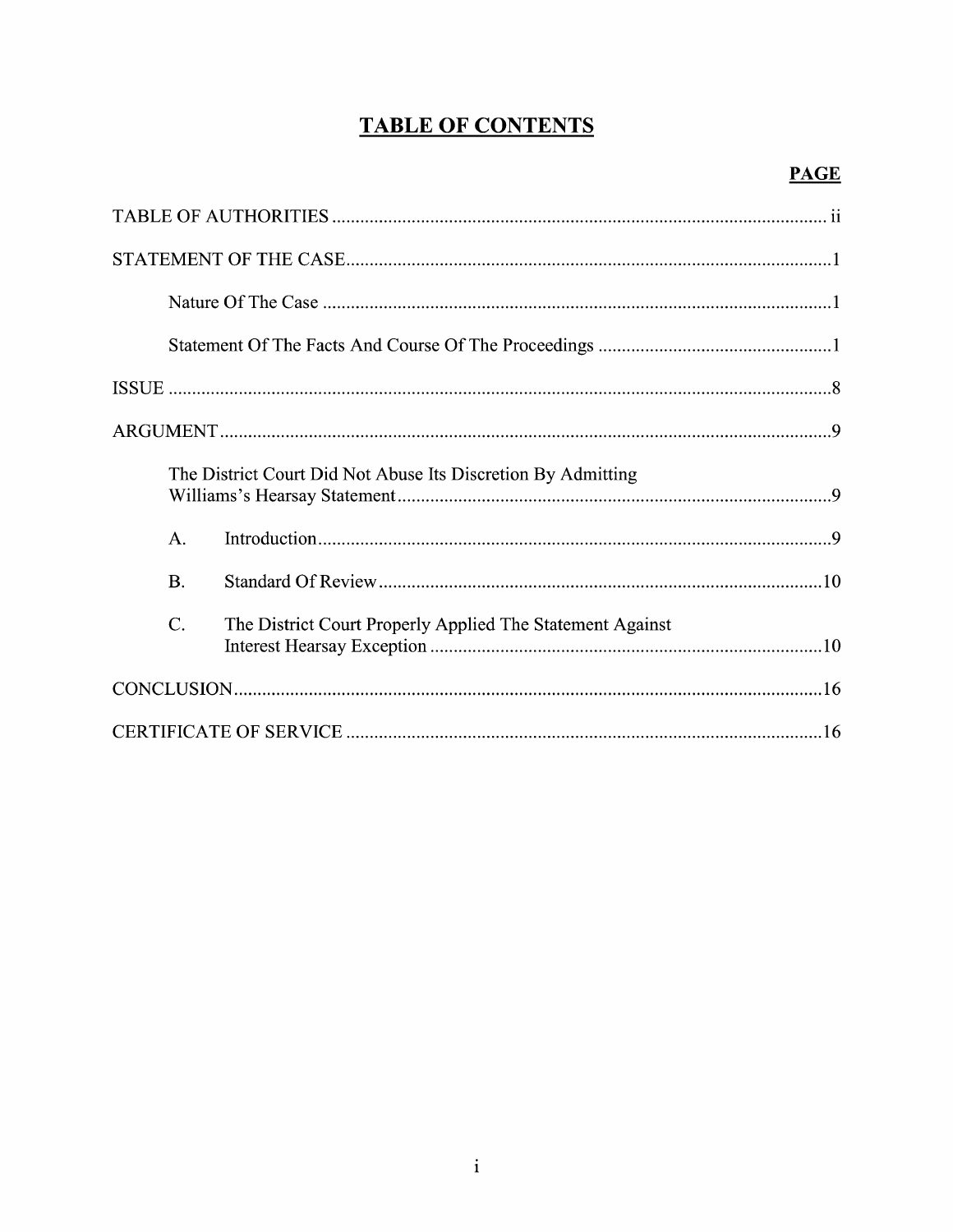# **TABLE OF AUTHORITIES**

| <b>CASES</b> | <b>PAGE</b> |
|--------------|-------------|
|              |             |
|              |             |
|              |             |
|              |             |
|              |             |
|              |             |
|              |             |
|              |             |
|              |             |
|              |             |
| <b>RULES</b> |             |
|              |             |
|              |             |
|              |             |
|              |             |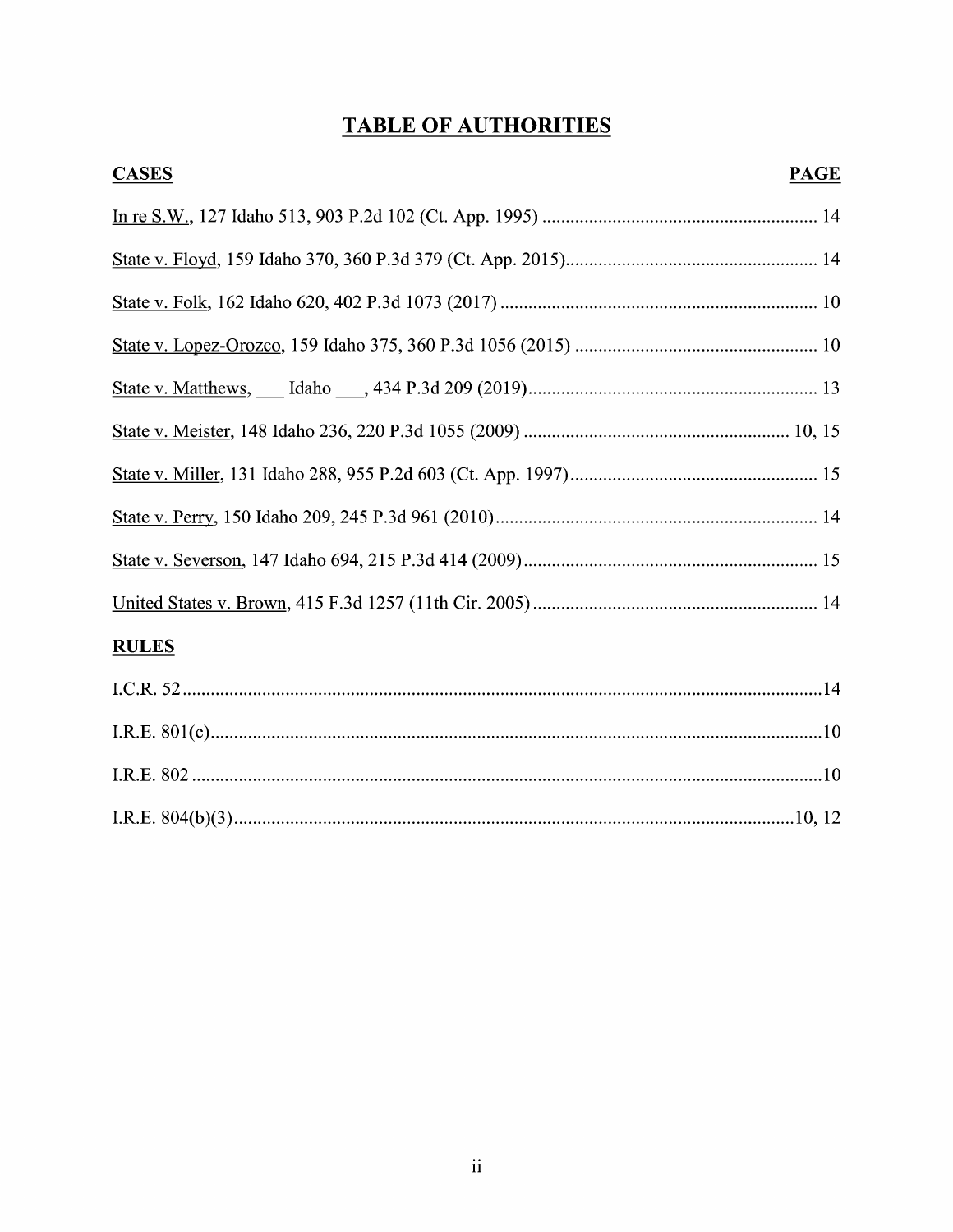#### STATEMENT OF THE CASE

### Nature Of The Case

Juan Santos-Quintero, Jr., appeals from the judgment entered after the district court found him guilty of assault, battery, unlawful use of a firearm, and a persistent violator enhancement. Santos—Quintero argues the district court erroneously admitted hearsay evidence at the bench trial.

## Statement Of The Facts And Course Of The Proceedings

On September 21, 2018, Lamon Gentillon drove out of Wolverine Canyon after hunting.  $(Tr, p.37, Ls.6-9<sup>1</sup>)$  It was either late in the afternoon or evening, but the sun was still up and it was light outside. (Tr., p.39, Ls.6-11.) He was behind a white Ford pickup. (Tr., p.37, Ls.6-9.) He noticed the white pickup slow down behind a small "bluish-green" car with a white driver's side door. (Tr.,  $p.37$ , Ls.14-20.) The small car was not going very fast, but it was crossing the yellow line.  $(Tr, p.37, Ls.21-25.)$  He thought it was a drunk driver.  $(Tr, p.37, Ls.21-25.)$ 

As Gentillon pulled up closer to the small car, "all of a sudden  $\dots$  out the driver's side window, somebody raised a gun out the ... window and started shooting." (Tr., p.38, Ls.1-4.) Gentillon slowed down to put some space between his car and the small car. (Tr., p.40, Ls.5-9.) He followed the small car all the way into Firth and called 911 while he drove. (Tr.,  $p.40$ , Ls. 10-13, p.43, Ls. 14-19.) The small car pulled up to a residence right next to the south parking lot of a grade school. (Tr., p.40, Ls.23-25.)

The driver, Juan Santos-Quintero, Jr., got out 0f the small car and walked to the back of the house. (Tr., p.42, L.19 – p.43, L.2.) A woman also got out of the car. (Tr., p.43, Ls.7-8.)

 $<sup>1</sup>$  All transcript citations refer to the trial transcript.</sup>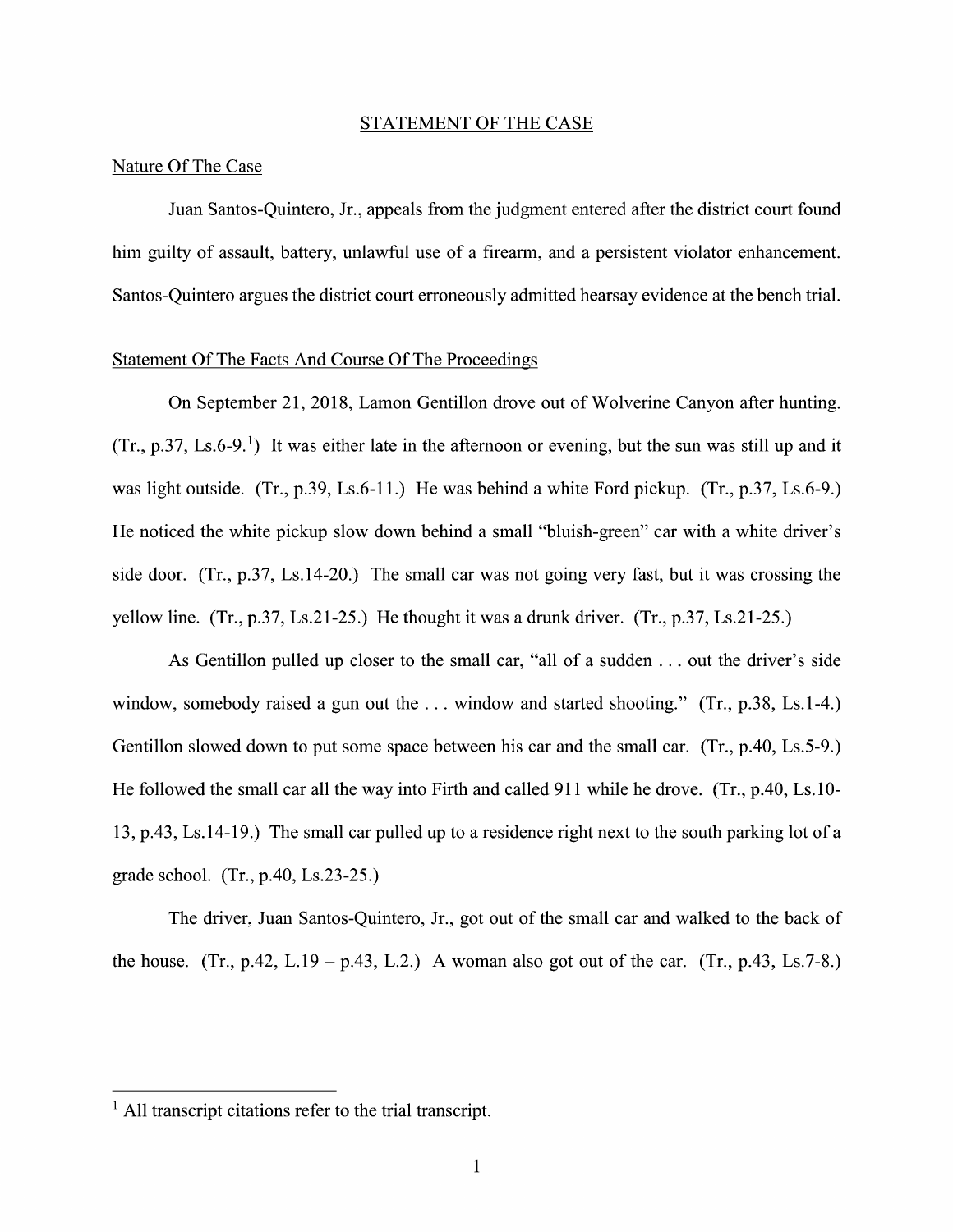Gentillon stayed at the house until Officers Howell, Katseanes, and Van Orden came in response to Gentillon's 911 call. (Tr., p.49, L.11 – p.50, L.5; see Tr., p.52, L.21 – p.53, L.9.)

When Officer Van Orden arrived, he found the owner of the house in the driveway and asked who was in the house, but the homeowner "wasn't able to provide  $\dots$  any details." (Tr., p.100, Ls.14-22.) Using the PA system in his car, Officer Katseanes identified the officers and instructed the individuals in the house to come out.  $(Tr, p.59, Ls.2-9)$ . He called out for a while without any response. (Tr., p.59, Ls.19-20.) Eventually, the woman came out of the house, spoke with Deputy Katseanas, and identified herself as Denise Williams. (Tr., p.147, Ls.1-4.) Officer Howell decided to call in the STAR team,<sup>2</sup> and he and the other officers spread out to hold the perimeter while waiting for the STAR team to arrive.  $(Tr., p.61, L.16 - p.62, L.13.)$ 

Officer Van Orden initially took a perimeter position behind a tree where he could watch the back door of the house. (Tr., p.99, Ls.7-12, p.103, Ls.11-14.) He later moved to a "position" up off the corner of the house" so that he could "watch the front of the house and watch the rear of the house at the same time." (Tr., p.105, Ls.11-16.) He was "concerned at this point that another person may come out the front 0f the house and try t0 ambush Deputy Katseanes While he was dealing with [Williams]." (Tr., p.105, Ls.17-19.)

Officer Van Orden saw "movement at the back door 0f the residence." (Tr., p. 106, Ls.5- 10.) It looked like "somebody had briefly peeked out the doorway and was going back into the residence." (Tr., p.106, Ls.5-10.) He started moving toward the back door while yelling, "Come out with your hands up. Show me your hands." (Tr., p.106, Ls.15-23.) Officer Katseanas heard Officer Van Orden shouting commands and ran toward the back 0f the house. (Tr., p.155, Ls. 10-

<sup>&</sup>lt;sup>2</sup> The STAR team is the Southeast Idaho version of a SWAT team. (Tr., p.61, L.25 – p.62, L.2.)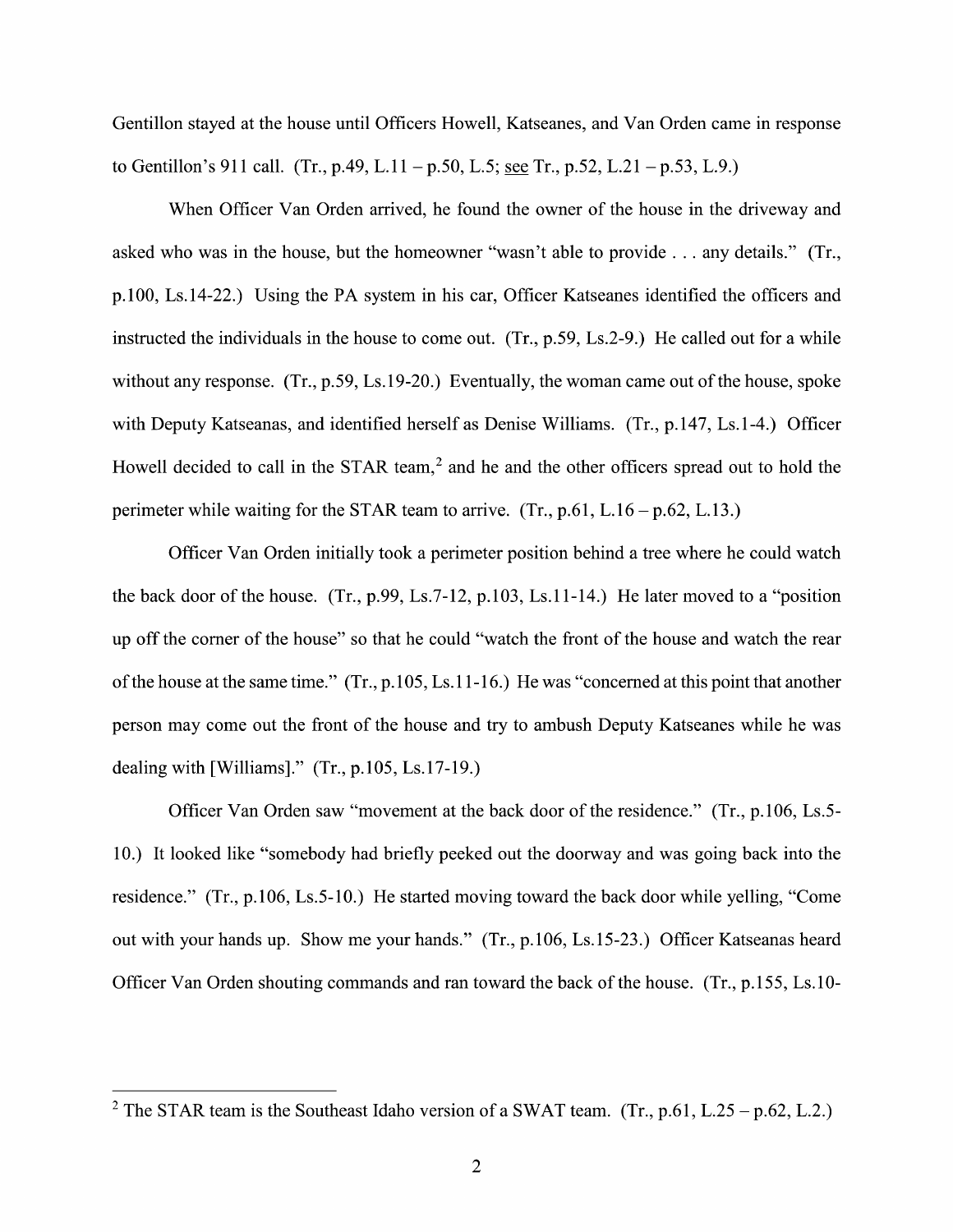14.) Officers Van Orden and Katseanas decided to take cover behind a tree toward the backyard.  $(Tr., p.155, L.22 - p.156, L.2.)$ 

Officer Howell also heard Officer Van Orden shouting commands. (Tr.,  $p.63$ , L.24 -  $p.64$ , L.3.) He ran from the front yard to the backyard. (Tr.,  $p.63$ , L.24 –  $p.64$ , L.3.) As he came into the backyard, he kept his eye on the back door and moved for cover. (Tr., p.66, Ls.1-4.) As he was moving, he saw a muzzle blast come out the back door and heard a gunshot.  $(Tr, p.66, Ls.1$ 8.) The bullet entered his body 0n the left side, hit his spine, and lodged in his abdominal wall.  $(Tr, p.69, L.4 - p.70, L.19, p.86, Ls.6-17.)$  He instantly lost his breath and hit the ground. (Tr.,  $p.66$ , Ls.1-4.) He could not see any blood, but his hip felt like it was broken. (Tr.,  $p.67$ , Ls.6-10.) He rolled over and returned fire. (Tr., p.67, Ls.6-10.)

Officer Van Orden also saw a puff of white smoke from the back door and heard gunshots. (Tr., p.107, L.16 – p.108, L.4.) He could not see Officer Howell, but after the first shots were fired, Officer Van Orden heard Officer Howell make a "grunt or a noise that sounded off." (Tr., p.1 13, Ls.1 1-17.) Officer Van Orden fired his patrol rifle several times t0 the right 0f the back door in an attempt to "stop the threat." (Tr., p.114, Ls.8-19.) He then yelled at Officer Howell to see if he was alright. (Tr., p.115, L.21 – p.116, L.1.) Officer Howell responded that he had been shot. (Tr., p.1 16, Ls.2-6.)

Concerned that Officer Howell might be shot again, Officer Van Orden left his cover t0 run to Officer Howell's aid. (Tr., p.116, Ls.2-16.) Officer Van Orden provided cover and helped Officer Howell across the backyard to safety.  $(Tr, p.117, Ls.14-23)$ . He then rejoined Deputy Katseanas at the tree. (Tr., p.118, Ls.11 – p.119, L.6.) Ten to fifteen minutes later, "there was another handful 0f gunshots that came from the house." (Tr., p.119, Ls.17-21.) The officers continued t0 hold the perimeter. (Tr., p.166, Ls.3-5.)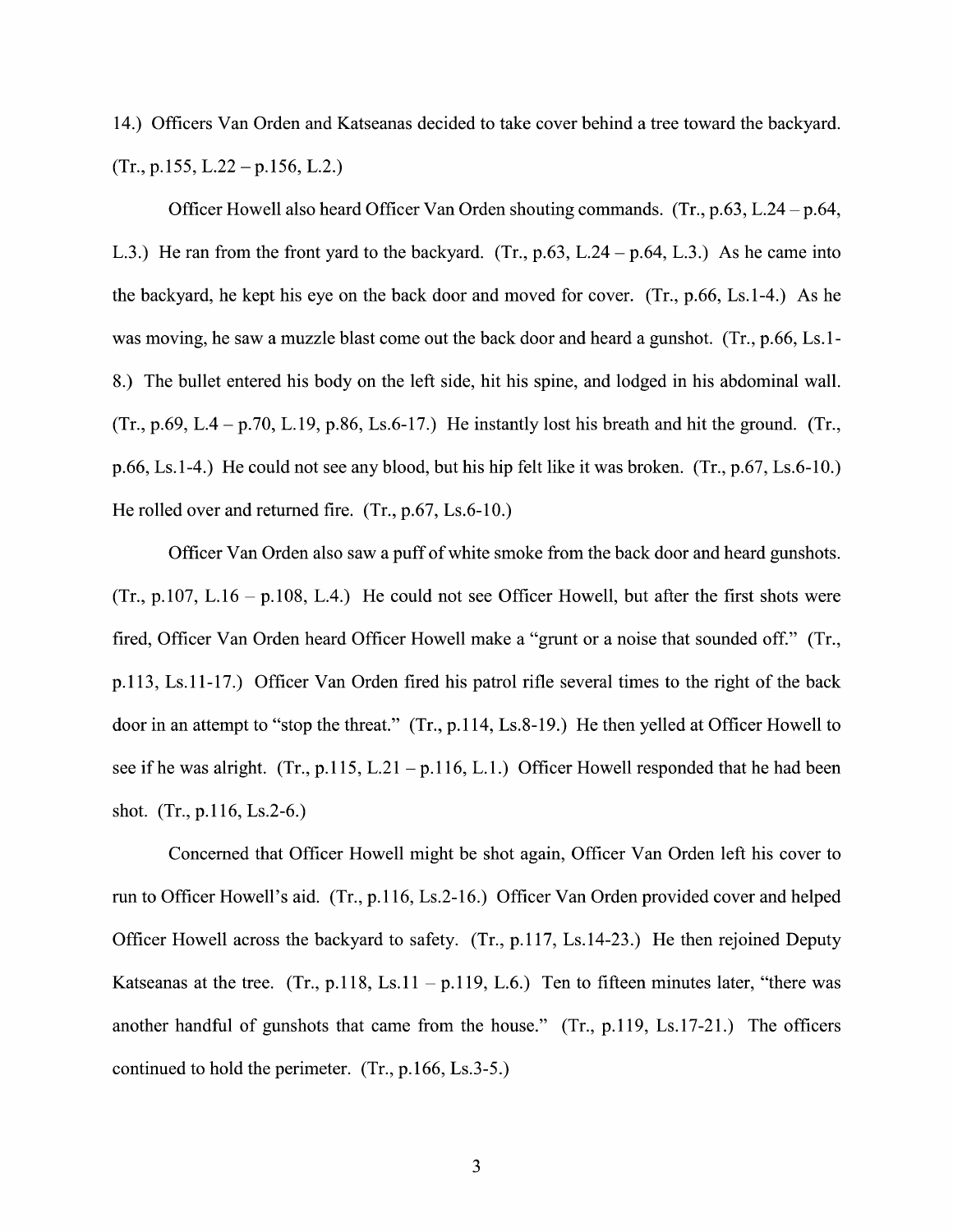The STAR team started trickling in and helped to hold the perimeter as they arrived. (Tr., p.166, Ls.3-8.) Members of the STAR team were able to reach Santos-Quintero by cell phone in an attempt to negotiate a surrender. (Tr.,  $p.314$ , L.12 -  $p.315$ , L.12.) He initially refused to come out "because he was afraid [the officers] would shoot him because he shot police officer." (Tr., p.315, Ls.15-20.) Eventually, however, Santos-Quintero agreed to come out. (Tr., p.323, Ls.1-15.) He told the STAR team that he had taken the magazine out of his gun and placed the gun and the magazine in the kitchen. (Tr., p.321, Ls.14-20.) He also said he wanted to come out holding his phone. (Tr., p.323, Ls.1-15.) Santos-Quintero then came out of the house with a cell phone in one hand and an alcoholic beverage in the other.  $(Tr, p.323, Ls.1-18)$  Officer Katseanas tackled Santos-Quintero and placed him in handcuffs. (Tr., p.169, Ls.13-24.)

Immediately after the officers took Santos—Quintero into custody, they "cleared the house to make sure there was no one else in the house."  $(Tr, p.171, Ls.3-7)$  They started with an "initial" check $[$ ]" and then did a "deep clear" by looking in "the cabinets, any  $-$  under beds, couches, anywhere. Crawlspaces. Every—everywhere."  $(Tr, p.171, Ls.16-20)$  Nobody else was in the house. (Tr., p.171, Ls.21-24.) The officers found in the kitchen a gun, a magazine, and shell casings. (Tr., p.171, L.25 – p.172, L.4., p.192, Ls.8-19.)

The state charged Santos—Quintero With aggravated battery, two counts of aggravated assault, unlawful possession of a firearm, an enhancement for using a firearm during the commission of a felony, and an enhancement for being a persistent violator all for the shooting on September 21, 2018. (R., pp.52-58.) The state also charged Santos-Quintero with grand theft because, the state alleged, Santos—Quintero possessed the gun he used in the shooting "knowing the property to have been stolen."  $(R., p.54.)$  Santos-Quintero waived his right to a jury trial, and the case proceeded to a trial in front of the district court.  $(R., p.211.)$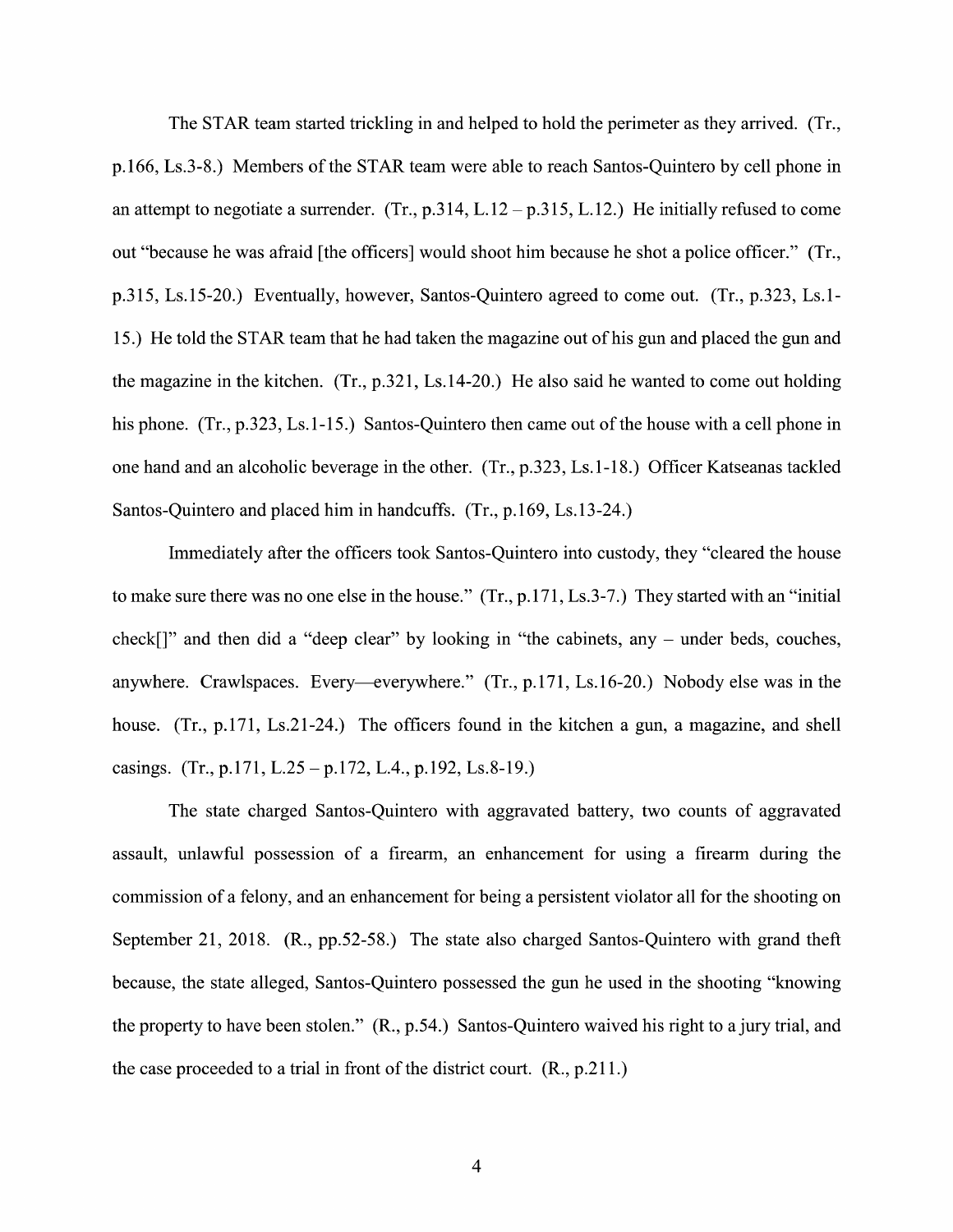At trial, Joshua Fuhriman testified that, just a few days before the shooting, he had some items stolen from his car in a Walmart parking lot.  $(Tr., p.29, Ls.18-23, p.31, Ls.2-3.)$  One of the items stolen was a Ruger 9E pistol. (Tr., p.29, L.24 – p.30, L.3.) Fuhriman identified the gun recovered from the kitchen on the day of the shooting as his Ruger 9E. (Tr., p.31, L.9 – p.32, L.1.)

Williams, the woman who had been in the car with Santos-Quintero on the day of the shooting, also took the stand at the trial after receiving a subpoena and use immunity from the state. (Tr., p.235, L.23 – p.236, L.9.) Yet she refused to testify, even after the district court ordered her to testify. (Tr., p.235, L.23 – p.241, L.22.) The district court held Williams in contempt and found that Williams qualified as "unavailable" to testify under the rules of evidence because she refused to testify despite a court order to do so. (Tr., p.241, L.21 – p.244, L.21.)

In light of Williams refusing to testify, the state called Detective Medrano to the stand to testify as to What Williams said in an interview With Detective Medrano. (Tr., p.244, Ls.23-24.) Santos-Quintero objected to the admission of the hearsay statements. (Tr., p.248, Ls.6-7.) The state argued the hearsay was admissible as statements made by Williams that were against her interest. (Tr., p.252, L.23 – p.253, L.1.) The district court decided to hear the testimony first and then decide afterward whether the testimony fit in an exception to the rule against hearsay. (Tr., p.253, Ls.18-21.) Detective Medrano testified that she asked Williams about the theft in the Walmart parking lot. (Tr., p.255, Ls.14-21.) Williams told Detective Medrano that she and Santos-Quintero were in the Walmart parking lot and "that he did go to a vehicle" but "she didn't know What he took." (Tr., p.255, Ls.14-21.)

After Detective Medrano's testimony, the district court asked each side about the requirement in the "Statement Against Interest" exception that the statement must be "supported by corroborating circumstances that clearly indicate its trustworthiness." (Tr., p.258, L.22 – p.259,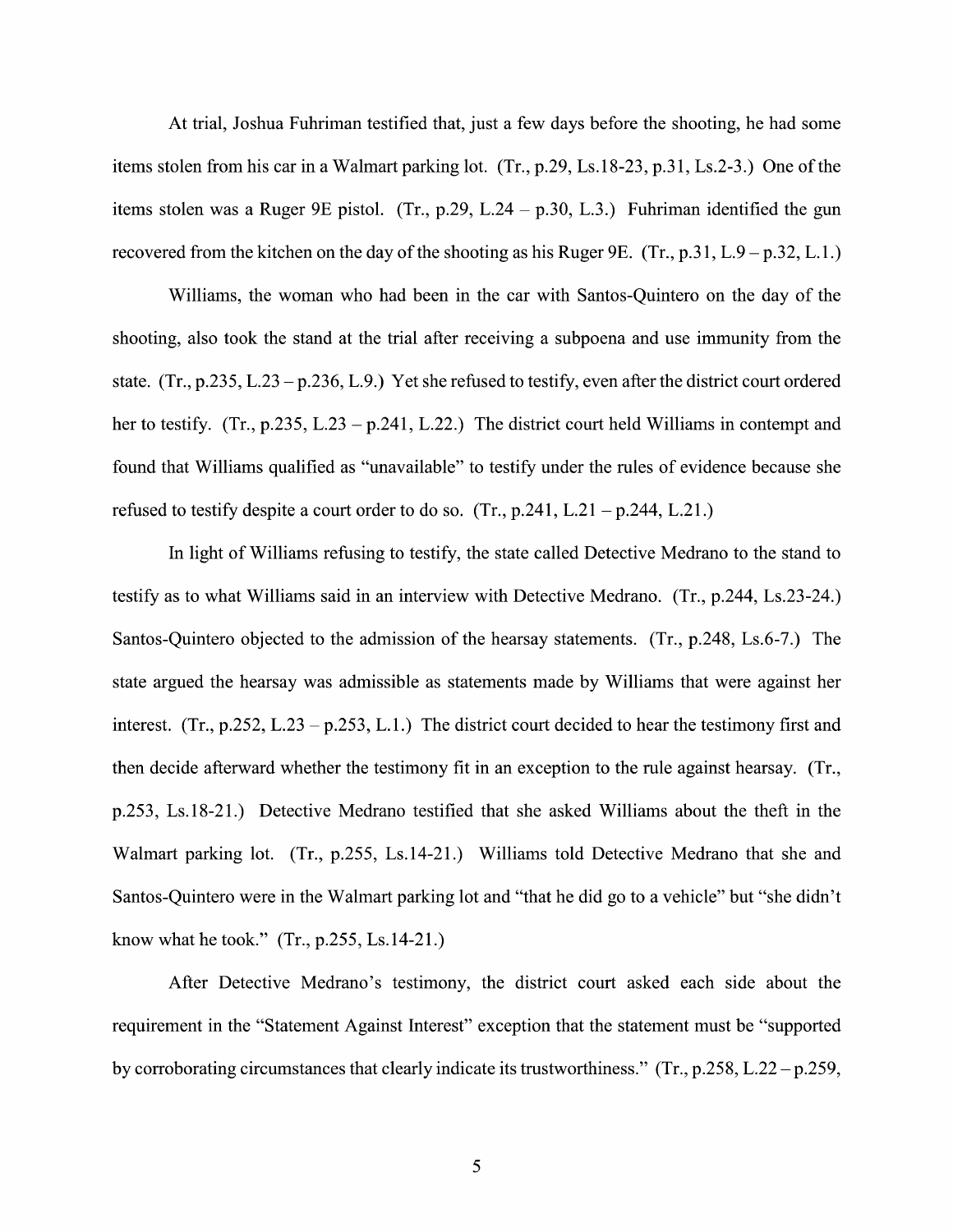L.3, p.261, L.24 – p.262, L.3.) The state argued that the statements were corroborated by testimony that a gun was stolen from a car in the Walmart parking lot and that Williams and Santos were often together. (Tr., p.259, Ls.4-18.) Santos-Quintero argued the state had not satisfied the corroboration requirement because, in his view, Williams had to present corroborating evidence to Detective Medrano during the interview.  $(Tr, p.262, Ls.4-16)$  The district court pushed back against Santos: "Well, we've heard testimony about the gun stolen, that it was in Mr. Fuhriman's car."  $(Tr, p.262, Ls.17-18.)$  Santos-Quintero argued that did not constitute sufficient corroboration because Detective Medrano had not "nailed down as to when they were in the Walmart parking lot in relation to the date" the firearm was stolen. (Tr., p.263, Ls.3-8.) The district court decided to reserve ruling on the hearsay statement until it heard the rest of the evidence. (Tr., p.272, Ls.5-8.)

At the end of the state's presentation of evidence, the district court ruled on the hearsay statement:

Having reviewed the testimony of the detective, the unavailability 0f Denise Williams under 804, the Court does find that she was unavailable and that the exception under (b)(3) applies.

Under (b)(3)(A), I note that the requirements under (b) – under  $3(A)$  are in the disjunctive.

And so the statement that Ms. Williams made to the detective is a statement that a reasonable person in the declarant's position would have made only if the person believed it to be true because, when made, it tended to expose the declarant to civil 0r criminal liability.

In this case, the statements that she issued could expose her t0 criminal liability. And, therefore, the Court finds the exception to apply.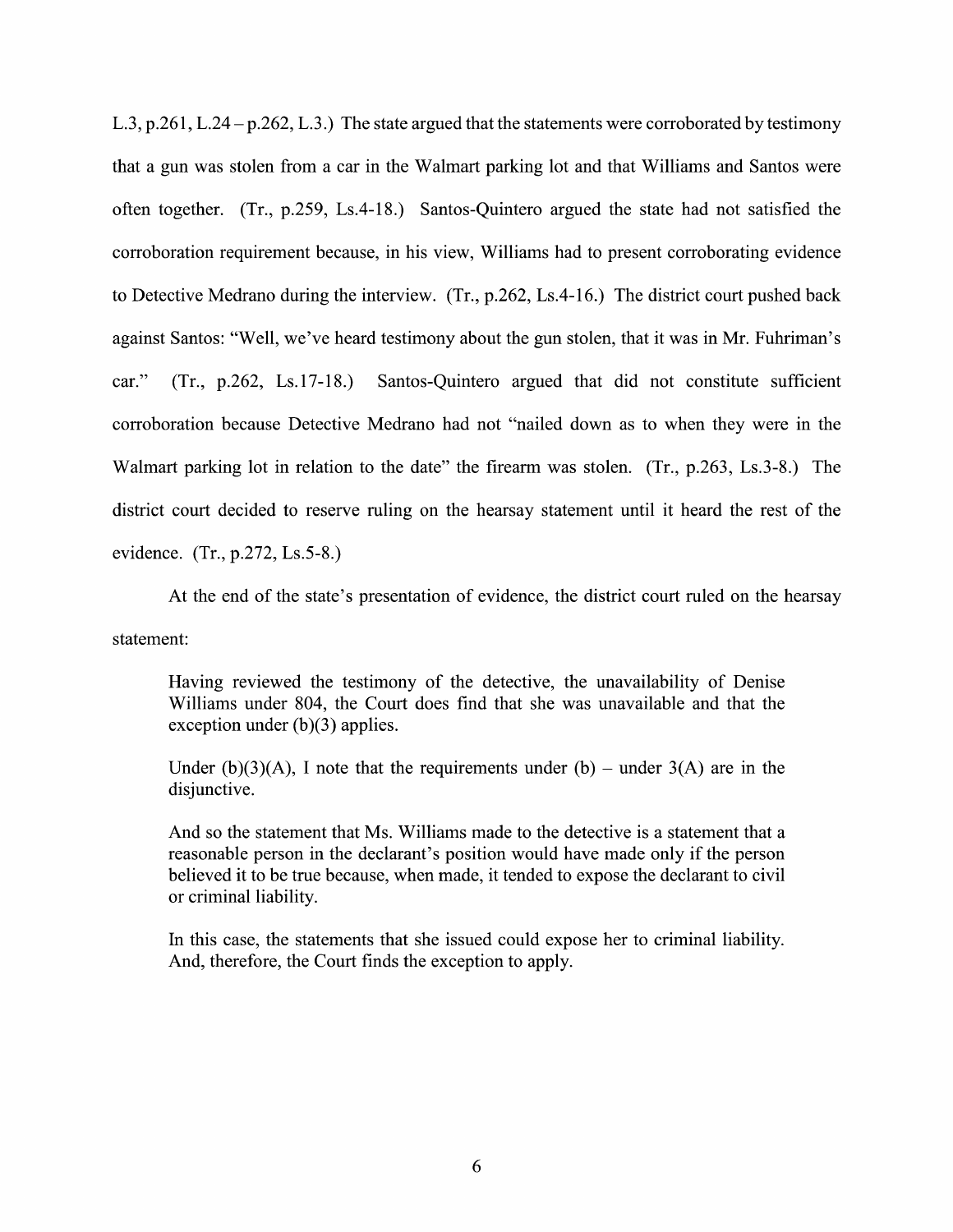(Tr., p.422, Ls.8-21.) The district court went on to find Santos-Quintero guilty on all counts except the sentencing enhancement and laid out its findings in painstaking detail.<sup>3</sup> (Tr., p.445, L.19 – p.460, L.25.) The only time the district court referred to Williams's hearsay statement was in its analysis of the grand theft charge. (Tr.,  $p.458$ , L.5 –  $p.459$ , L.20.)

Santos-Quintero timely appealed. (R., pp.279-81.)

<sup>&</sup>lt;sup>3</sup> The district court dismissed the sentencing enhancement because the prosecutor did not include a date in the charging document. (Tr., p.461, L.1 – p.462, L.6.)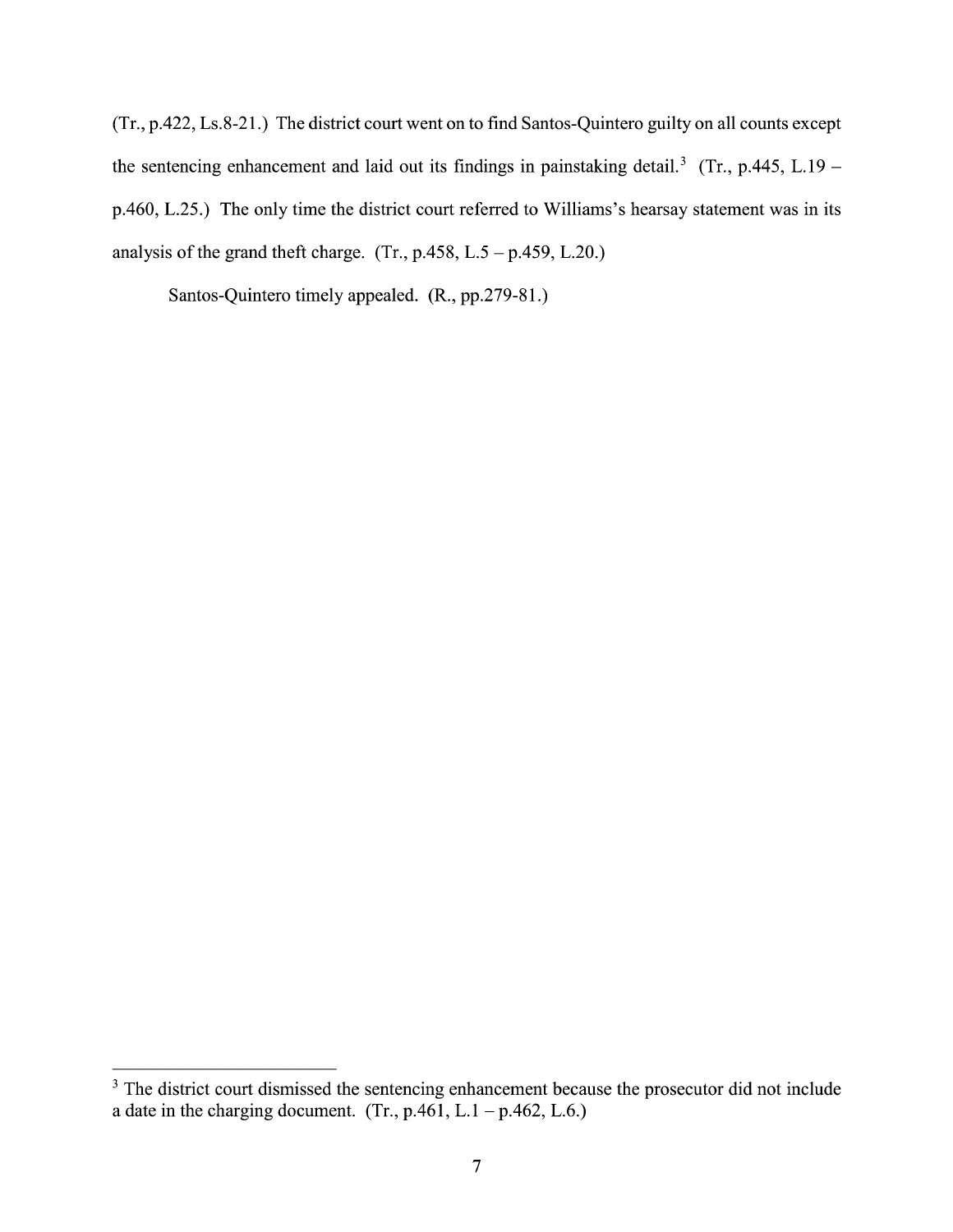### **ISSUE**

Santos-Quintero states the issue on appeal as:

Did the district court abuse its discretion When it admitted Detective Medrano's testimony describing Ms. Williams' statements, because the district court applied wrong standard to determine whether the statements should be admitted?

(Appellant's brief, p.10.)

The state rephrases the issue as:

Has Santos-Quintero failed to show the district court abused its discretion by admitting Williams's hearsay statement?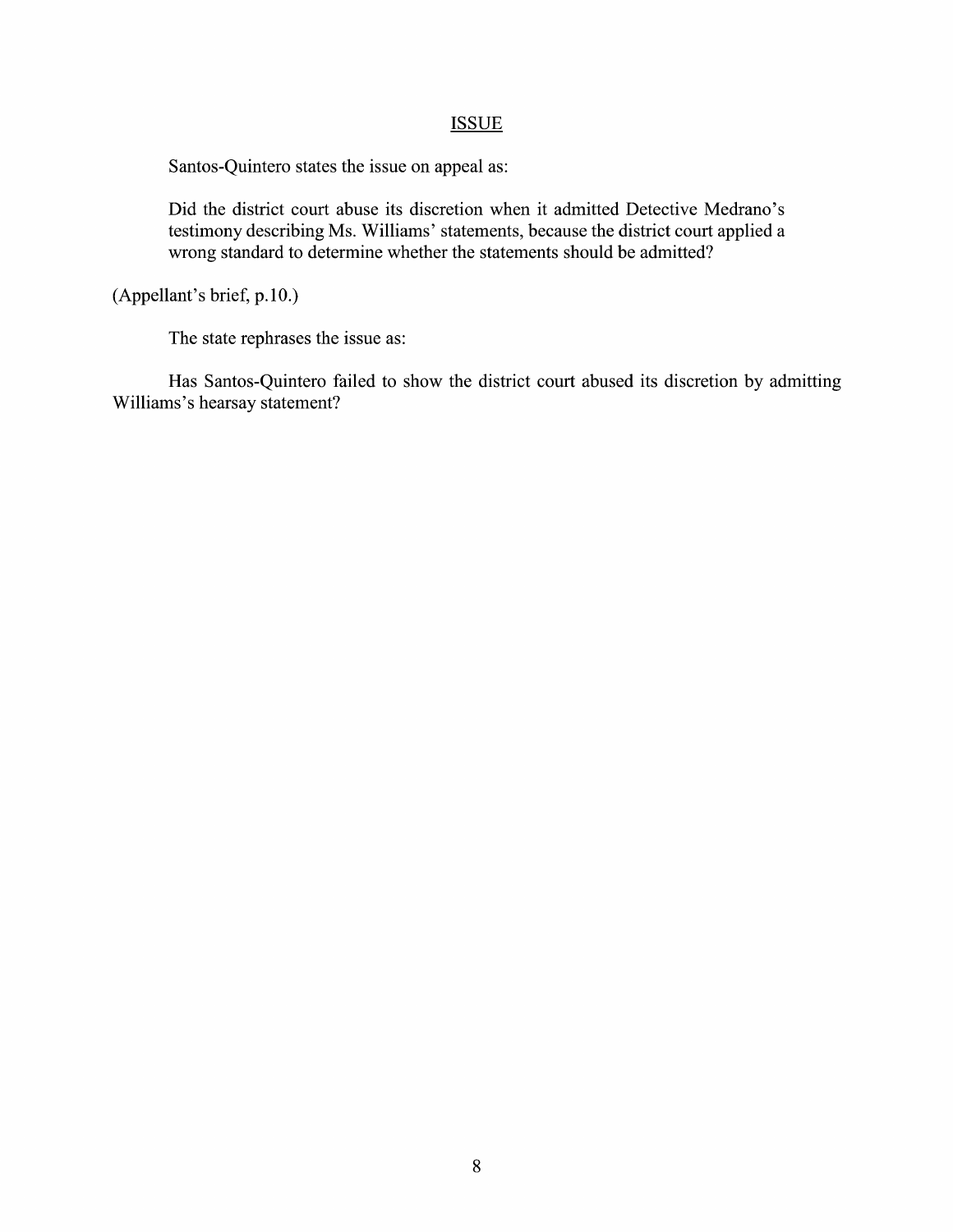#### ARGUMENT

#### The District Court Did Not Abuse Its Discretion BV Admitting Williams's Hearsay Statement

#### A. Introduction

Santos-Quintero has failed to show the district court abused its discretion when it applied the statement against interest exception t0 Williams's statement that she was With Santos—Quintero in the Walmart parking lot when he took an unknown item out of someone's car. In a criminal case, the statement against interest exception applies where the statement is against the declarant's interest and other evidence in the record corroborates the statement such that a reasonable person could believe the statement. Santos—Quintero does not challenge the district court's finding that Williams's statement was against her interest or argue that the record does not actually corroborate Williams's statement. Instead, he argues only that the district court applied the wrong standard by admitting the evidence without first expressly finding the evidence in the record sufficiently corroborated Williams's statement such that a reasonable person could believe it.

While the district court did not expressly state that the evidence sufficiently corroborated Williams's statement, this Court can readily infer that the district court at least implicitly made that finding. The district court read the corroboration requirement t0 both parties and asked each party Whether the state had satisfied that requirement. During the trial, the district court also emphasized a number of facts that tended to corroborate Williams's statement. Perhaps most importantly, this was a bench trial and the district court relied on Williams's statement to convict Santos—Quintero of grand theft. The district court's reliance 0n Williams's statement proves that the district court thought the evidence in the record sufficiently corroborated Williams's statement such that a reasonable person could believe Williams's statement. Because this Court can infer the district court applied the correct standard, the district court did not abuse its discretion.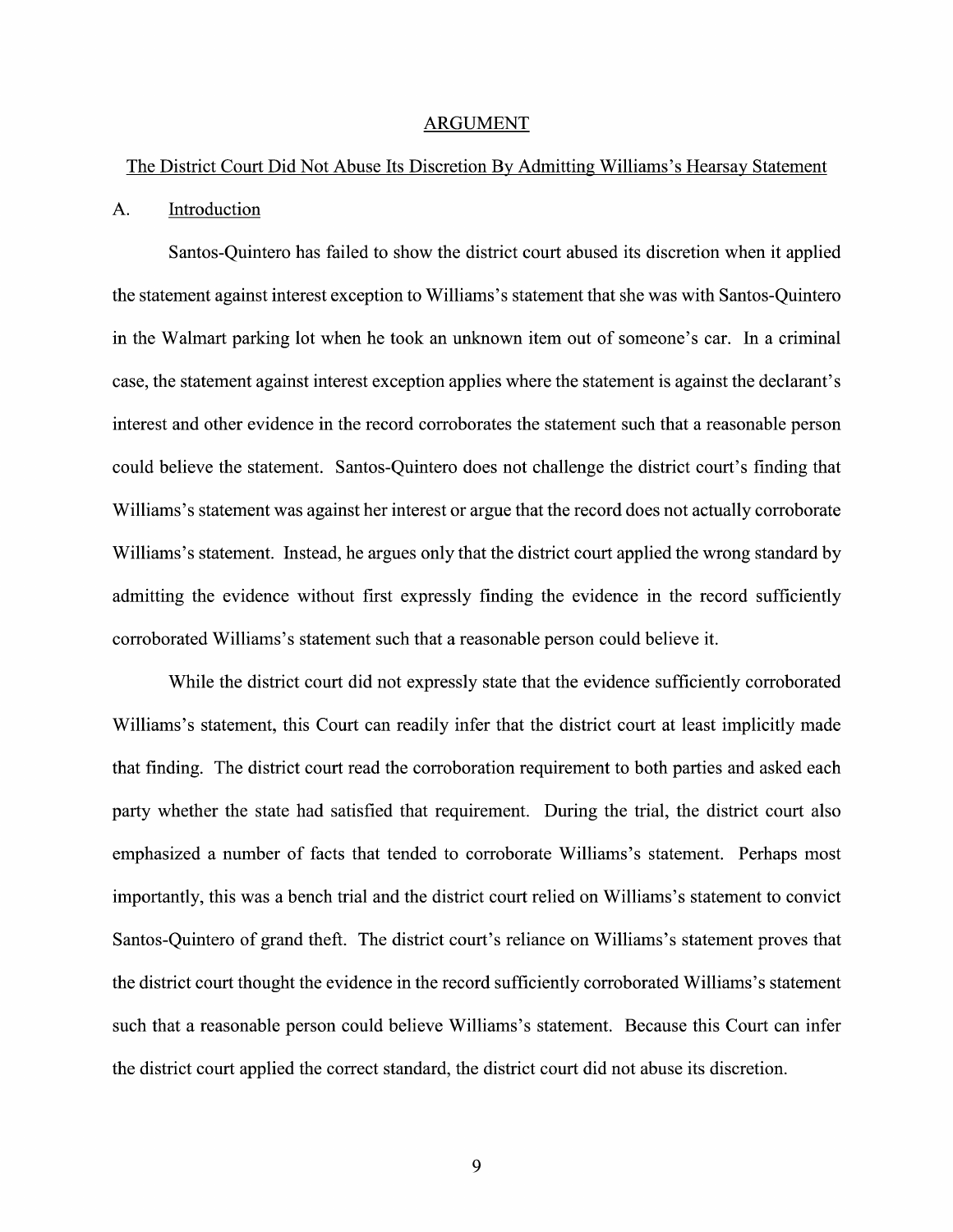#### B. Standard Of Review

"'The trial court has broad discretion in the admission and exclusion of evidence and its decision to admit evidence will be reversed only when there has been a clear abuse of that discretion."' State V. Folk, <sup>162</sup> Idaho 620, 625, <sup>402</sup> P.3d 1073, <sup>1078</sup> (2017) (quoting State V. Lopez-Orozco, <sup>159</sup> Idaho 375, 377, <sup>360</sup> P.3d 1056, <sup>1058</sup> (2015)).

#### C. The District Court Properly Applied The Statement Against Interest Hearsay Exception

The district court did not abuse its discretion When it admitted Williams's hearsay statements as statements against Williams's interest. Generally, the rule against hearsay bars the admission of out-of-court statements offered for the truth of the matter asserted. See I.R.E. 801(c); I.R.E. 802. But the rules include a number of exceptions, including an exception for statements against the declarant's interest when the declarant is unavailable to testify. I.R.E. 804(b)(3). To apply the statement against interest exception in a criminal case, the district court must find both that the statement is actually against the declarant's interest and that the statement is supported by corroborating circumstances that show the statement is trustworthy. I.R.E. 804(b)(3).

The test for the corroboration requirement is "Whether evidence in the record corroborating and contradicting the declarant's statement would permit a reasonable person to believe that the statement could be true." State V. Meister, 148 Idaho 236, 243, 220 P.3d 1055, 1062 (2009). This test puts the district court in the role of a gatekeeper: the district court must ensure that a reasonable person *could* believe the statement against interest is true before letting the statement against interest into evidence and allowing the jury ultimately to "determine where the truth lies." Id.

Here, the district court properly applied Rule 804(b)(3), including the corroboration requirement. The district court found that Williams's was unavailable to testify and that she made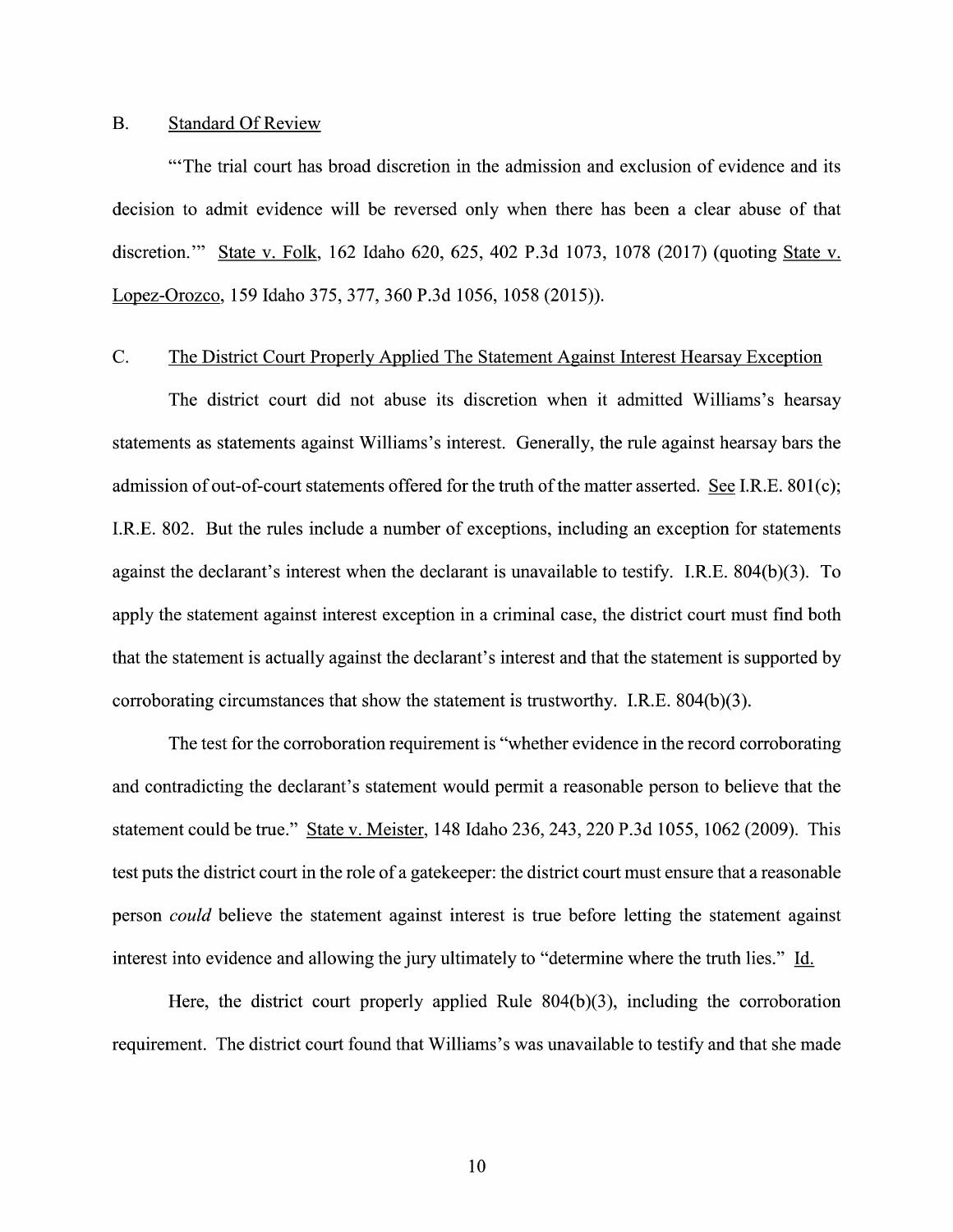statements that were against her interest  $(Tr, p.244, Ls.16-21, p.422, Ls.14-20)$  Santos-Quintero has not challenged those findings on appeal. (See Appellant's brief, pp.11-16.)

The record also supports the district court's finding that the state satisfied the corroboration requirement. In response to Detective Medrano asking Williams whether she was at the Walmart parking lot when Fuhriman's items were stolen, Williams stated she and Santos—Quintero were in the Walmart parking lot and that he went to another car but she "didn't know what he took" implying, of course, that Santos took *something*. (Tr., p.255, Ls.14-21.) Williams's statement was corroborated by (1) Fuhriman's testimony that he had his Ruger 9E stolen out of his car in that same Walmart parking lot (Tr., p.30, L.10 – p.32, L.1); (2) Detective Hammer's testimony that security footage recorded at Walmart on the day of the theft showed someone get out of a darkcolored Ford Excursion and then spend approximately one minute next to Fuhriman's car (Tr., p.357, L.10 – p.358, L.10); (3) Detective Hammer's testimony that he had a photograph of Williams in the Ford Excursion on a separate occasion (Tr., p.361, L.18 – p.362, L.6); (4) Detective Hammer's testimony that he had a photograph of Santos-Quintero in the Ford Excursion on the day before the theft (Tr., p.360, Ls.10-19, p.362, Ls.16-19); and (5) Detective Hammer's testimony that additional items stolen from Fuhriman were found in the Ford Excursion (Tr., p.359, L.3 –  $p.360, L.1$ ). Based on that corroborating evidence, a reasonable person could believe Williams's statement that she was with Santos-Quintero in the Walmart parking lot when Santos-Quintero took some unknown objects from someone else's car.

On appeal, Santos—Quintero asserts that the district court applied the wrong standard t0 determine the admissibility of Williams's statement. (Appellant's brief, pp.1 1-16.) Specifically, Santos-Quintero argues that the district court read the corroboration requirement out 0f Rule 804(b)(3). (Appellant's brief, p.15.) In his view, the district court found Rule 804(b)(3) was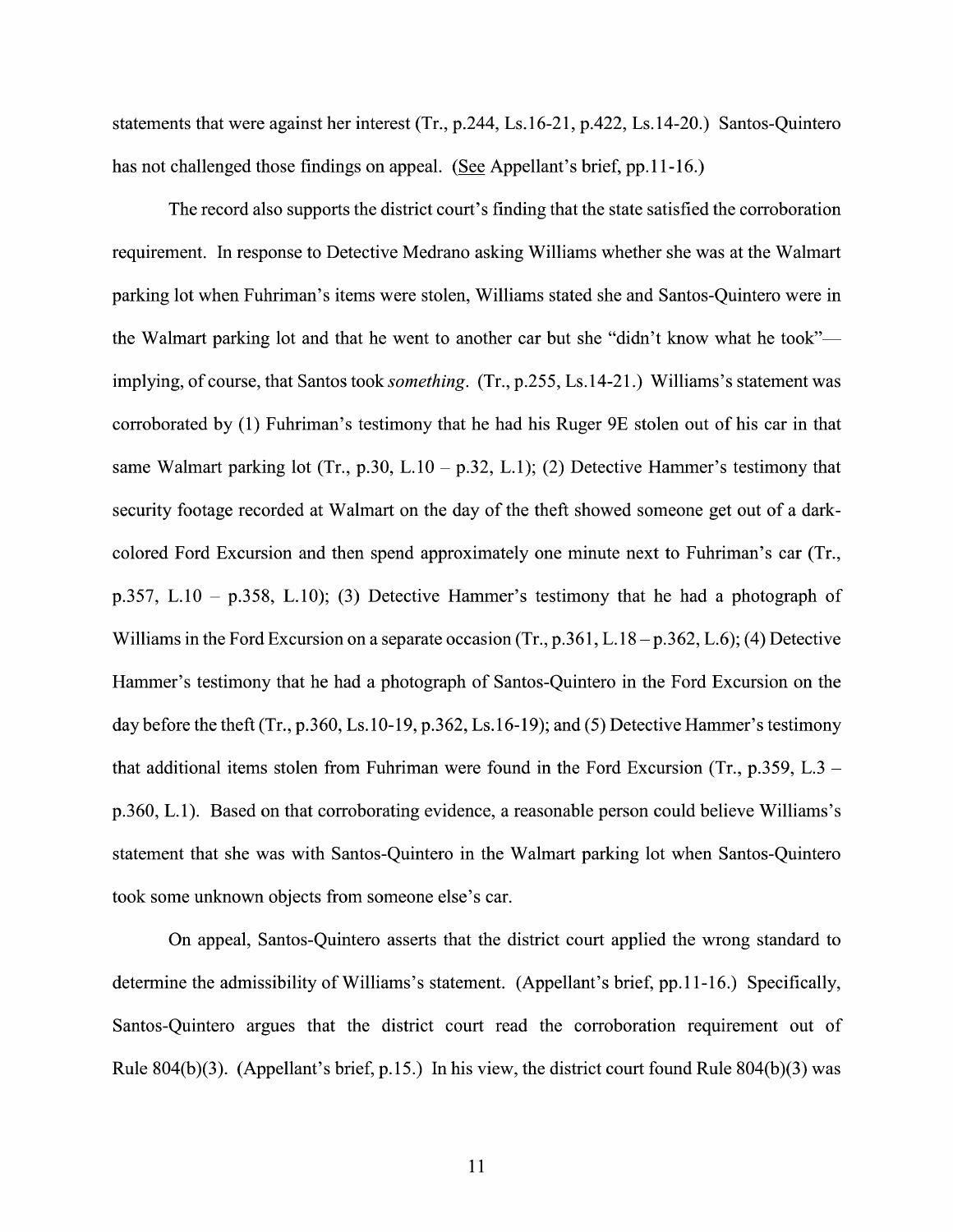written in the disjunctive such that the state only had to prove the statement was (A) against Williams's interest or (B) corroborated by other evidence. (Appellant's brief, p.15.) The record does not support Santos-Quintero's View.

In the passage to which Santos-Quintero refers, the district court simply observed that part (A) of Rule  $804(b)(3)$  is written in the disjunctive, not that the entire rule is written in the disjunctive. (Tr., p.422, Ls.12-13 ("Under (b)(3)(A), I note that the requirements under (b) – under 3(A) are in the disjunctive.") (emphases added).) That observation is correct:

A statement that:

 $(A)$  a reasonable person in the declarant's position would have made only if the person believed it to be true because, when made, it was so contrary to the declarant's proprietary  $or$  pecuniary interest  $or$  had so great a tendency to invalidate the declarant's claim against someone else  $or$  to expose the declarant to civil  $or$ criminal liability; and

(B) is supported by corroborating circumstances that clearly indicate its trustworthiness, if it is offered in a criminal case as one that tends to expose the declarant to criminal liability.

I.R.E. 804(b)(3) (emphases added). Consistent With the plain language of Rule 804(b)(3), the

district court observed that part (A) is written in the disjunctive and then identified the requirement

in part  $(A)$  that Williams's statement satisfied: "it tended to expose the declarant to civil or criminal

liability." (Tr., p.422, Ls.8-21.)

The district court's other discussions of Rule 804(b)(3) also contradict Santos-Quintero's View that the district court did not apply the corroboration requirement. The district court read the

corroboration requirement to each party and asked each party whether Williams's statement was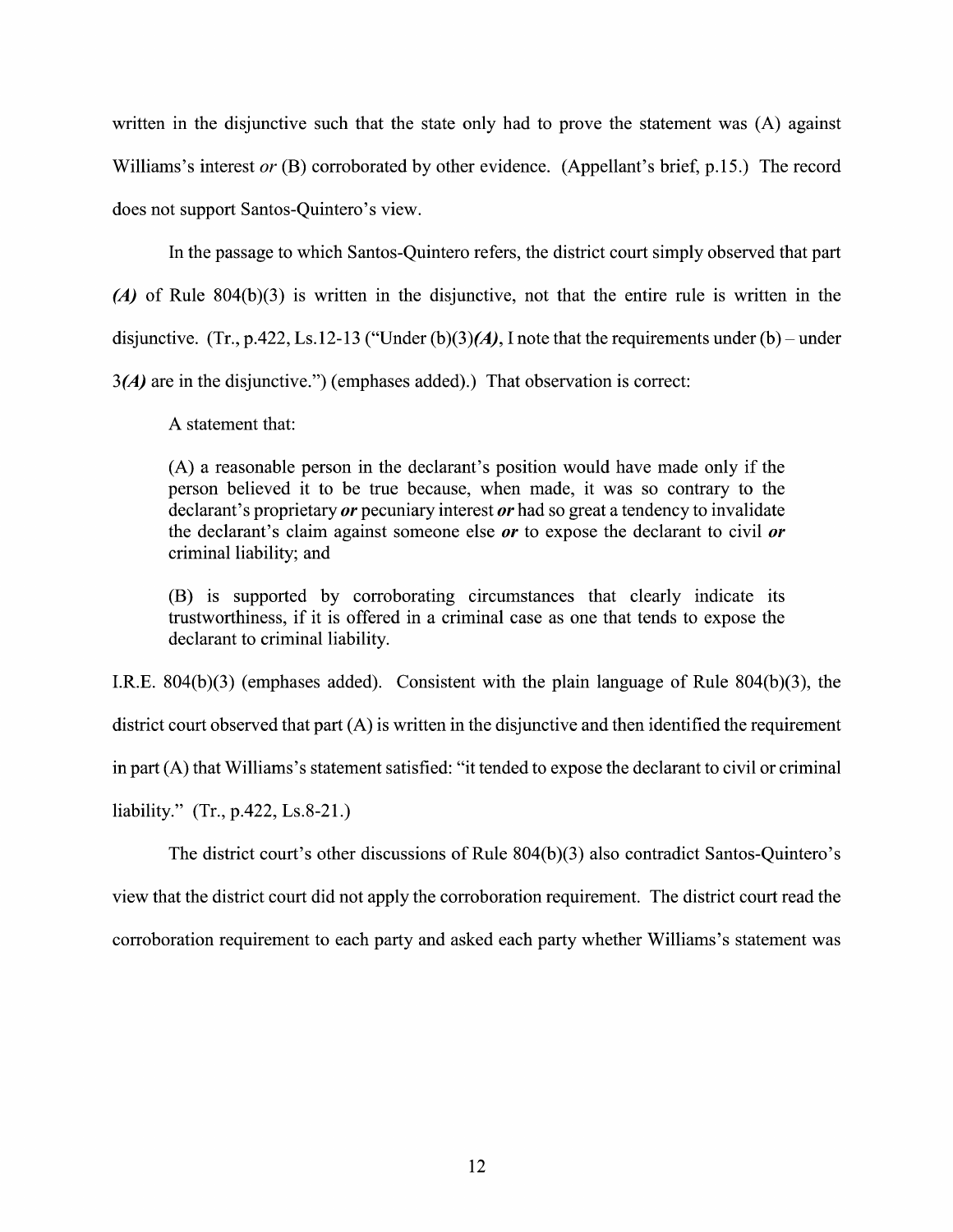sufficiently corroborated.<sup>4</sup> (Tr., p.258, L.22 – p.259, L.18, p.261, L.24 – p.263, L.18.) In fact, in response to Santos-Quintero's argument that the corroboration requirement had not been satisfied, the district court indicated it found Williams's statement was corroborated by "testimony about the gun stolen, that it was in Mr. Fuhriman's car."  $(Tr, p.262, Ls.4-18.)$ 

The district court also emphasized other corroborating facts when it explained its findings at the end of the trial, including that the "car was broken into on September 15th"; "the firearm was stolen"; the "detectives were able to track down the vehicle that was identified in the video, that belonging to a Ford Excursion"; the detectives "were able to connect that Excursion to Ms. Williams"; "[i]tems within that Excursion included items that were stolen from Mr. Fuhriman's vehicle"; and a photo of someone in the Ford Excursion taken a day before the theft was a "rough" match to the defendant." (Tr., p.458, L.5 – p.459, L.4.) So while the district court did not expressly find that the record corroborated Williams's statement, this Court can readily infer that the district court implicitly made that finding based 0n the district court emphasizing corroborating facts elsewhere in the transcript and the district court discussing the corroboration requirement with both parties. See, e.g., State v. Matthews, 164 Idaho 605, 609-10, 434 P.3d 209, 213-14 (2019) (holding "the district court did not abuse its discretion  $\ldots$  despite articulating a rationale inconsistent with relevant legal authority" because the appellate court could infer from the

<sup>&</sup>lt;sup>4</sup> When the district court asked each party about the corroboration requirement, it asked whether the corroboration requirement was "applicable." (Tr., p.261, L.24 – p.262, L.3; see Tr., p.258, L.22 - p.259, L.3.) While perhaps not the best word choice, the context of the district court's questions show that the district court was asking Whether the state had satisfied the corroboration requirement rather than whether the corroboration requirement was relevant. In response to the district court's question, the state listed the corroborating evidence that showed that it had satisfied the corroboration requirement. (Tr., p.258, L.22 – p.259, L.18.) And, for his part, Santos responded that the corroboration requirement was not "applicable" because the state failed to offer the right kind of corroborating circumstances. (Tr.,  $p.261$ , L.24 –  $p.262$ , L.16.) At no point in the discussion did any party (0r the district court) argue the legal relevancy of the corroboration requirement to the admission of the evidence.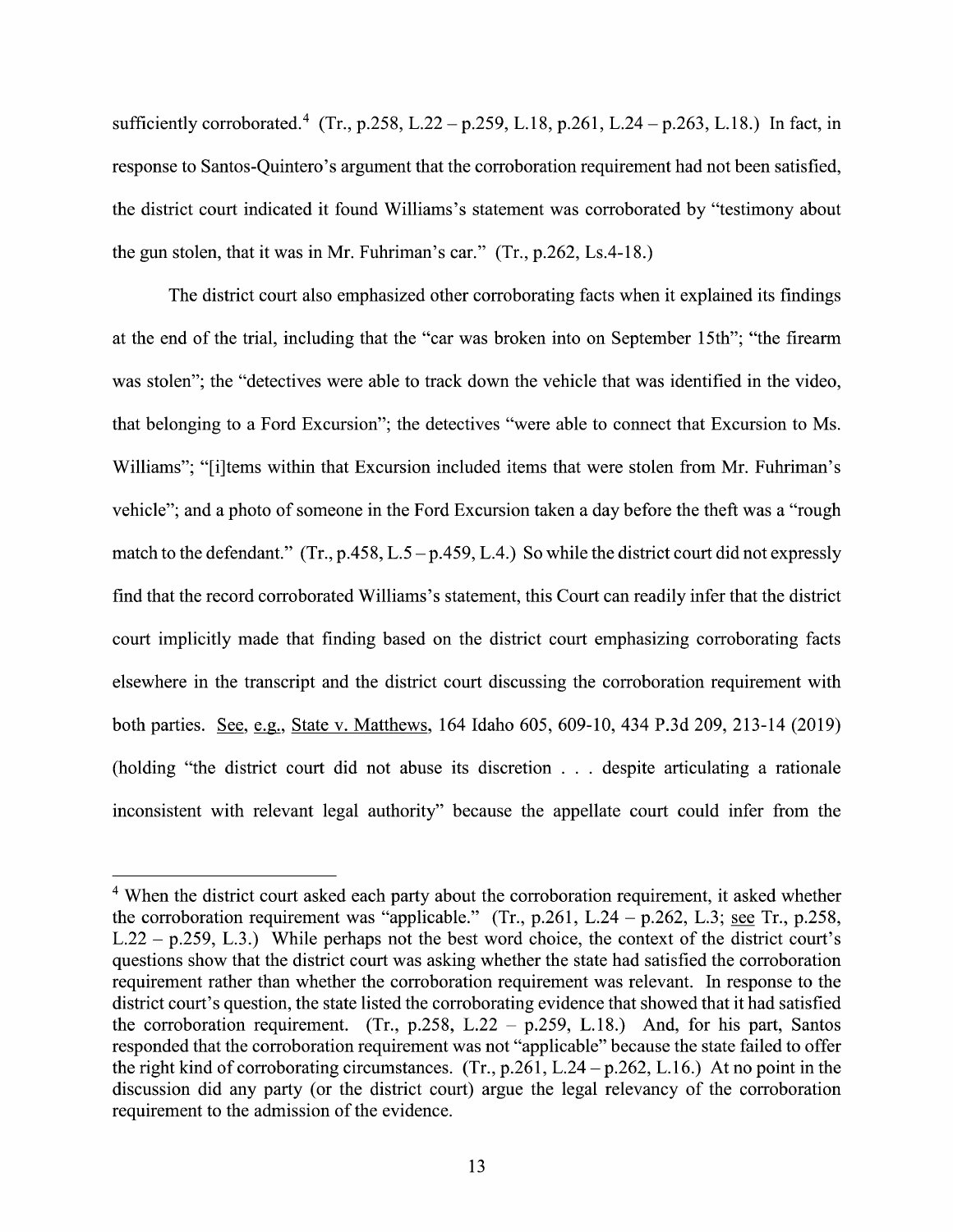"context" that the district court also relied on a proper, unarticulated rationale); State v. Floyd, 159 Idaho 370, 372, 360 P.3d 379, 381 (Ct. App. 2015) ("[W]e should examine the record t0 determine implicit findings which would support the trial court's order.").

Furthermore, given this was a bench trial, there was less of a need for the district court to enunciate a separate finding of corroboration. See United States v. Brown, 415 F.3d 1257, 1269 (1 1th Cir. 2005) ("There is less need for the gatekeeper to keep the gate When the gatekeeper is keeping the gate only for himself."). The result here speaks for itself. The district court necessarily found sufficient corroboration such that a reasonable person *could believe* Williams's statement because the district court *believed* Williams's statement, as evidenced by its reliance on Williams's statement to find that Santos-Quintero stole Fuhriman's handgun. (Tr., p.458, L.5 – p.459, L.6.)

But even if the district court misapplied the statement against interest exception, the error was harmless. This Court only reverses a district court's decision on the admissibility of evidence if the error "affect[s] substantial rights." I.C.R. 52. "Moreover, where, as here, the finder of fact was the court, not a jury, even greater restraint is applied in appellate review." In re  $S.W., 127$ Idaho 513, 519, <sup>903</sup> P.2d 102, <sup>108</sup> (Ct. App. 1995).

Any error in the district court's application 0f the statement against hearsay exception was harmless as to the battery, assault, unlawful possession, and persistent violator convictions because this Court can say, beyond a reasonable doubt, that Williams's statement had no effect on the district court's decision to find Santos-Quintero guilty of those charges. See State v. Perry, 150 Idaho 209, 221, 245 P.3d 961, 973 (2010) (explaining an error is harmless Where "the State proves beyond a reasonable doubt that the error complained of did not contribute to the verdict obtained"). The district court detailed the evidence it relied on to convict Santos-Quintero on each count, and it made no mention of Williams's statement in explaining why it convicted Santos-Quintero on the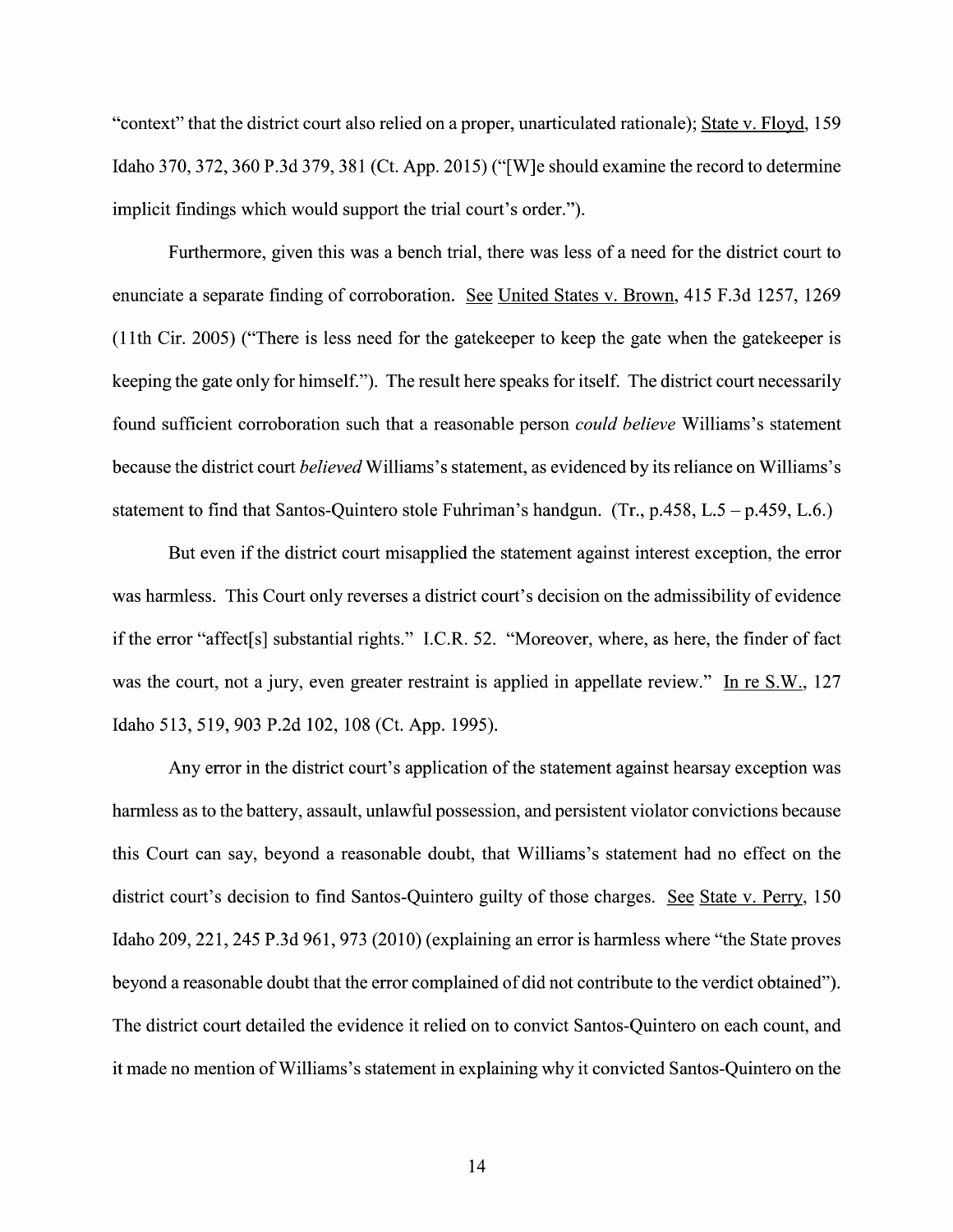battery, assault, unlawful possession, and persistent violator charges. (Tr., p.445, L.19 – p.462, L.8.) In fact, the district court found that Williams's statement was relevant only to a single disputed issue: "that one element as t0 the 'knowing that the property was stolen' issue" for grand theft.<sup>5</sup> (Tr., p.270, Ls.11-16.)

Any error was harmless as to the grand theft conviction given the district court's reliance on Williams's statement to find Santos-Quintero guilty of grand theft. Cf. State v. Miller, 131 Idaho 288, 293, 955 P.2d 603, 608 (Ct. App. 1997) (explaining an error is harmless if "the verdict indicates the result would not have been different" without the error). Santos-Quintero's only complaint here is that the district court failed to make a preliminary finding that the "evidence in the record corroborating and contradicting the declarant's statement would permit a reasonable person to believe that the statement could be true." Meister, 148 Idaho at 243, 220 P.3d at 1062. In effect, he is asking this Court to "remand this matter to the district court for a new trial" just so that he can ask the same district court that actually believed Williams's statement whether, in the district court's view, a reasonable person *could believe* Williams's statement. (Appellant's brief, p.17.) The harmless error doctrine frowns on spending judicial resources on such a needless endeavor. See State v. Severson, 147 Idaho 694, 724, 215 P.3d 414, 444 (2009) ("The purpose of the harmless error doctrine is to prevent setting aside convictions for small errors or defects which were unlikely to affect the result at trial."). Thus, any error here was harmless as to all 0f Santos-Quintero's convictions.

 $<sup>5</sup>$  The district court also found Williams's statement relevant because Williams "identiffied] the</sup> defendant by name." (Tr., p.270, Ls.11-12.) But neither Santos-Quintero's name nor his identity The district court also found<br>defendant by name." (Tr., p.27<br>was a disputed issue at trial.